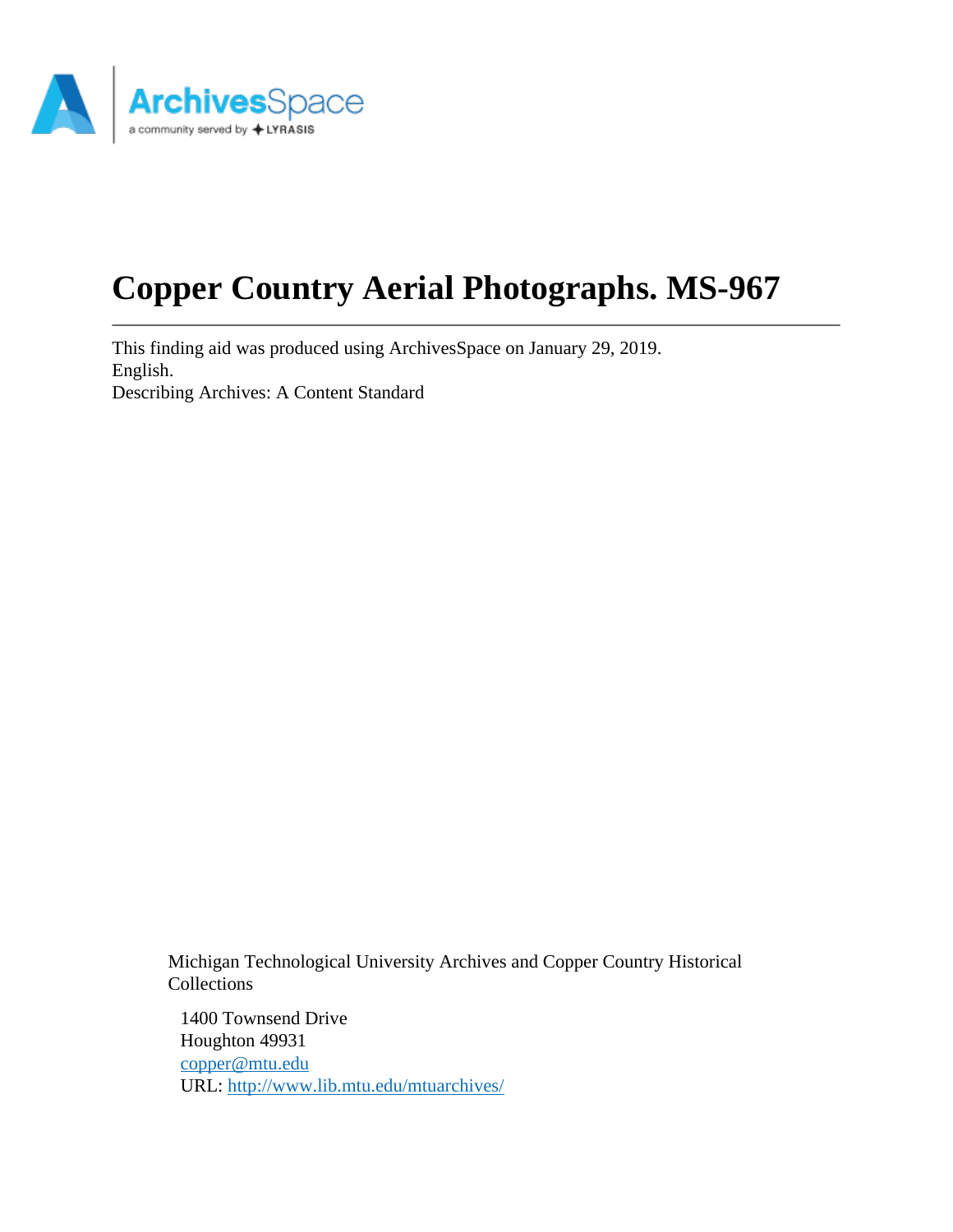# <span id="page-1-0"></span>**Table of Contents**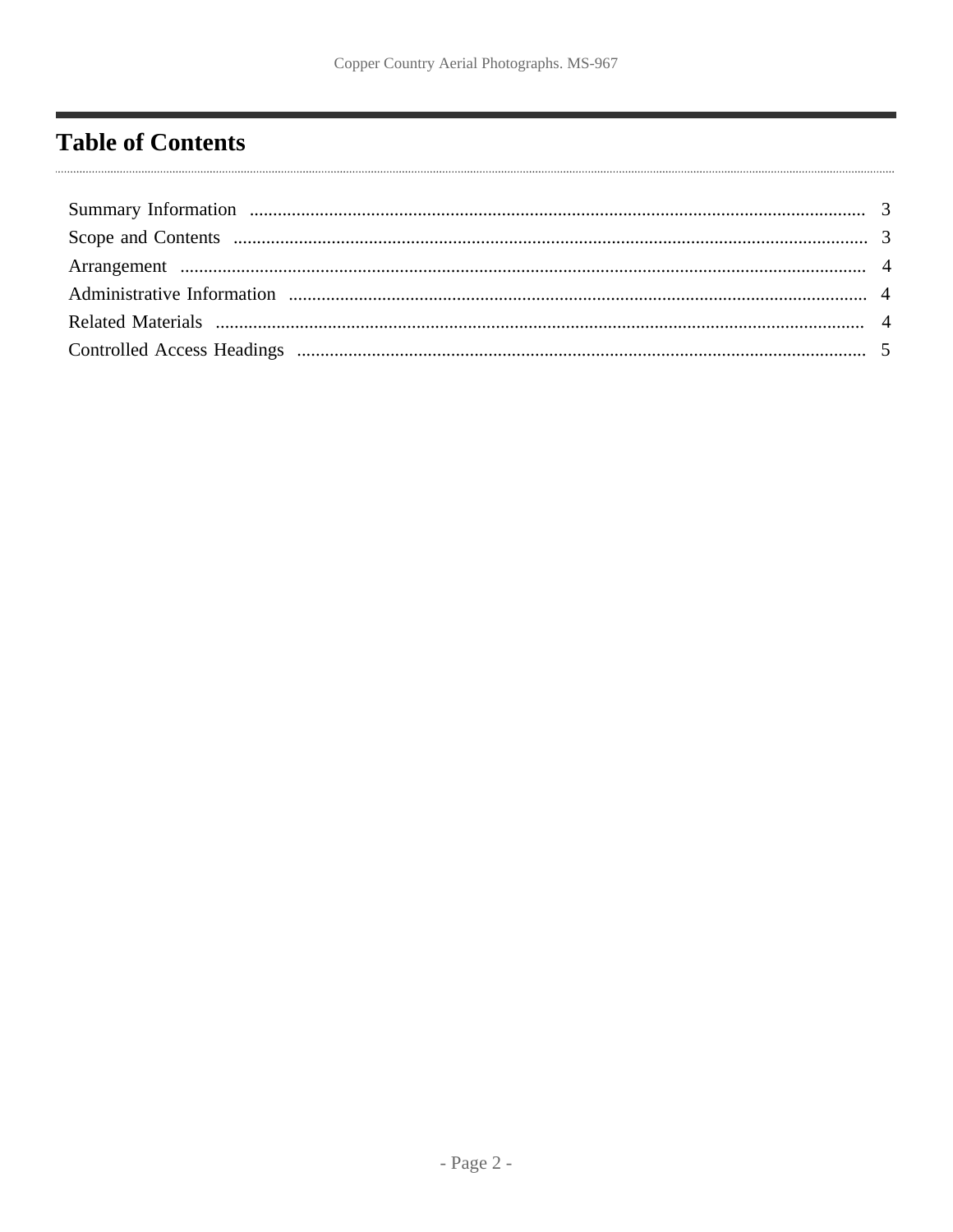# <span id="page-2-0"></span>**Summary Information**

| <b>Repository:</b>                  | Michigan Technological University Archives and Copper Country<br><b>Historical Collections</b> |
|-------------------------------------|------------------------------------------------------------------------------------------------|
| <b>Title:</b>                       | Copper Country Aerial Photographs.                                                             |
| ID:                                 | MS-967                                                                                         |
| Date:                               | 1938.                                                                                          |
| <b>Physical Description:</b>        | 0.79 cubic feet (2 letter size boxes).                                                         |
| Language of the<br><b>Material:</b> | English                                                                                        |
| Language of the<br><b>Material:</b> | English.                                                                                       |
| <b>Mixed Materials</b><br>[box]:    | $1 - 2$                                                                                        |
| Abstract:                           | Black and white aerial photographs, circa 1938, of the Copper Country.                         |
|                                     |                                                                                                |

# **Preferred Citation**

MS-967, Copper Country Aerial Photographs, Michigan Technological University Archives and Copper Country Historical Collections, Houghton, Michigan.

#### **^** [Return to Table of Contents](#page-1-0)

# <span id="page-2-1"></span>**Scope and Contents**

. . . . . . . . . . .

Black and white aerial photographs, circa 1938, of the Copper Country. Collection includes 316 laminated black and white photographs of various unidentified areas within the region.

**^** [Return to Table of Contents](#page-1-0)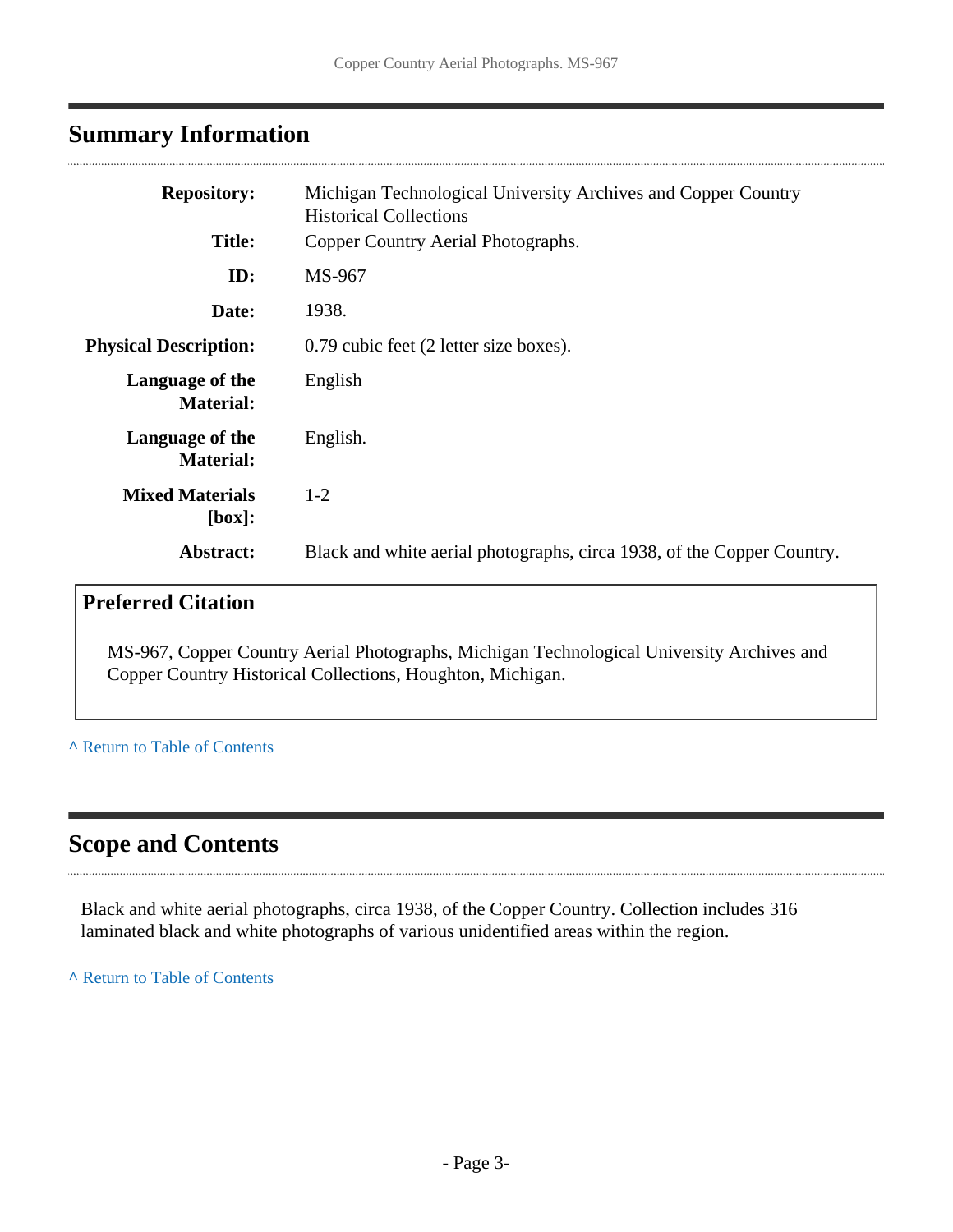### <span id="page-3-0"></span>**Arrangement**

Collection is arranged in the original series number order in which it was received.

**^** [Return to Table of Contents](#page-1-0)

### <span id="page-3-1"></span>**Administrative Information**

#### **Publication Statement**

Michigan Technological University Archives and Copper Country Historical Collections

1400 Townsend Drive Houghton 49931 [copper@mtu.edu](mailto:copper@mtu.edu) URL:<http://www.lib.mtu.edu/mtuarchives/>

#### **Conditions Governing Use**

Various copying restrictions apply. Guidelines are available from Michigan Technological University Archives & Copper Country Historical Collections.

#### **Conditions Governing Access**

Available for use in the Michigan Technological University Archives and Copper Country Historical Collections.

**^** [Return to Table of Contents](#page-1-0)

## <span id="page-3-2"></span>**Related Materials**

#### **Related Materials**

Related materials include MS-756, Aerial Photograph Collection, which consists of aerial photography of Houghton, Baraga, and Keweenaw Counties. Similar aerial photography from the U.S. Geological Survey can be found in MS-045, Calumet & Hecla Mining Companies Geological Map Collection.